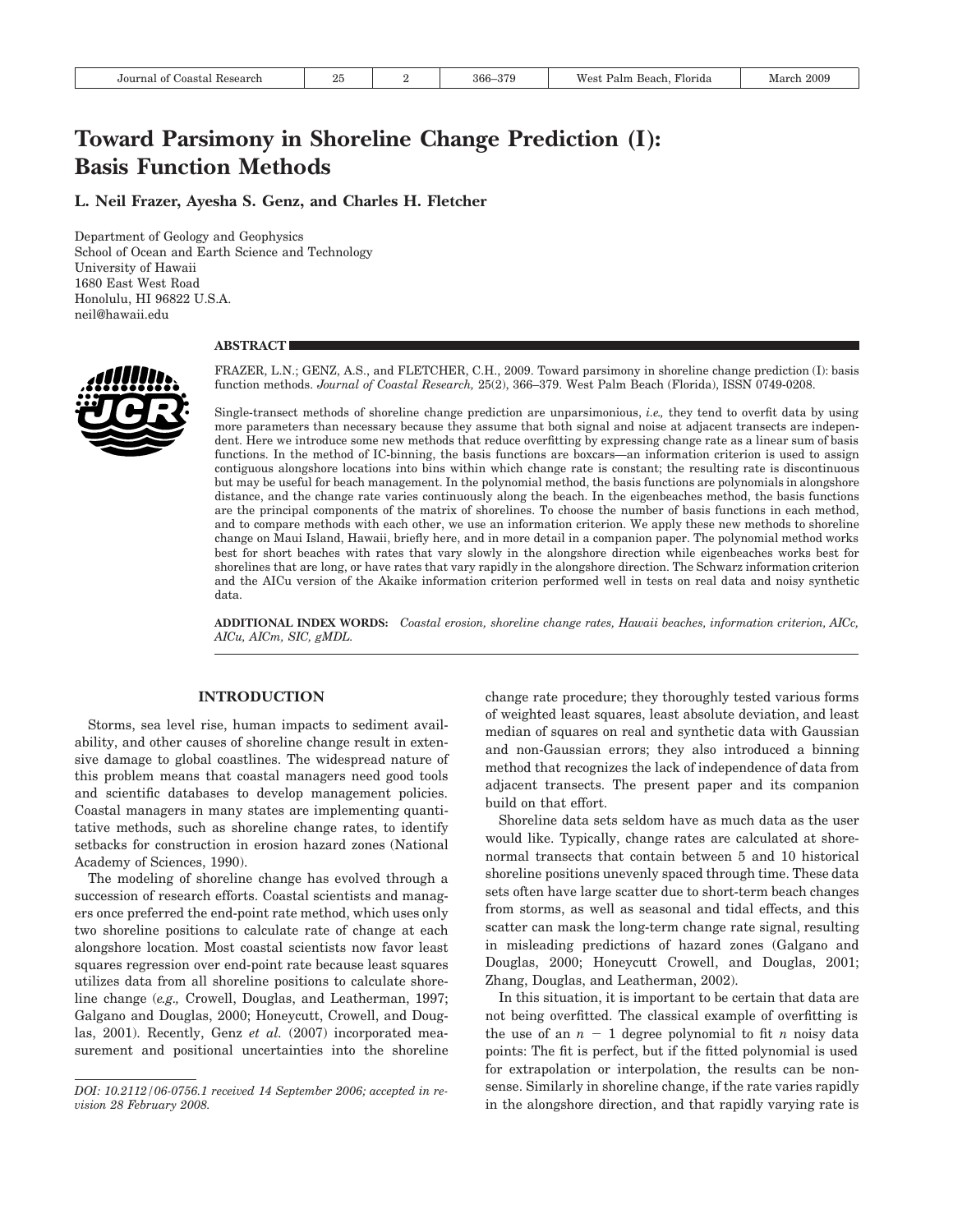

Figure 1. (a) A beach at successive times, as determined by 100 transects. (b) The first beach has been subtracted from subsequent beaches, revealing the rate at each transect. If each transect is regarded as independent, the beach is a vector in a space of dimension 100. However, the rate is well modeled by  $r = a + bx + cx^2$ , so this beach is better regarded as a vector in the three-dimensional space of [*a, b, c*].

used for long-term prediction, the predicted shoreline may have more variability than the smoothing processes of nature are likely to allow. We expect a future shoreline to vary in the alongshore direction, just as present shorelines do, but the high spatial-frequency part of that variability is less predictable than the low spatial-frequency part.

The importance of avoiding overfitting is sometimes referred to as Occam's razor, or the parsimony principle—a model with more parameters than are strictly necessary to fit the data is referred to as an unparsimonious model. Fenster, Dolan, and Elder (1993) were the first to apply a modern information criterion to ensure parsimony in shoreline change modeling. We extend their pioneering efforts by including the alongshore dimension of shoreline change in the model basis functions by incorporating the dependence of adjacent transects in both model and noise, and by testing a variety of modern information criteria.

Figure 1 illustrates the parsimony principle for an idealized beach determined by 100 transects surveyed at 5 different times. If each transect is regarded as independent, the rate is a point in a 100-dimensional space. However, this particular beach satisfies the relation

$$
y(x,t) = y(x,t_1) + (t - t_1)(a + bx + cx^2),
$$

so its rate is more parsimoniously regarded as a point in a three-dimensional space  $[a, b, c]$ . The functions 1, *x*, and  $x^2$ are said to be the *basis functions* for this beach, and the parameters *a, b,* and *c* are the *coefficients* of the basis functions. In practical work, simple powers of  $x$  are inefficient basis functions, and orthogonal polynomials are preferred; however, the principle is the same. The example of Figure 1 suggests that the model selection problem consists of two parts: first one must decide what class of basis functions to use, and then how many basis functions are required by the data. If the basis functions are well chosen, few of them will be required, and the description of the shoreline change is parsimonious. However, it is not objective procedure to model a shoreline using one class of basis functions and then select linear combinations of the original basis functions as new basis functions. Basis functions must have a natural mathematical ordering, although, as we shall see, that order can be determined by the data.

In the following discussion, we apply the parsimony principle to the shoreline change prediction problem using objective measures of parsimony, called information criteria (IC), to compare various models. An IC is a statistic that tells when data are being fitted to an overly complex model. An IC is used the way an adjusted  $R^2$  statistic has traditionally been used; the main difference is that an IC can be used to compare models that are not necessarily nested; also, the ICs we use perform much better than the adjusted  $R^2$  (McQuarrie and Tsai, 1998). The value of any IC decreases with goodness of fit and increases with model complexity; the model with the lowest IC score is thus an optimal compromise between parsimony and goodness of fit, among the models considered.

Our first application is to the single-transect and binning methods offered by Genz *et al.* (2007). Their binning method is here referred to as t-binning, because Student's *t*-distribution is used to find the bins. We offer an improvement, called IC-binning, in which an IC is used to find the bins and to decide how many bins are justified by the data. Next, we introduce the polynomial method, in which prediction is carried out by fitting polynomials to the data, as in the example of Figure 1. We use Legendre polynomials (suitable for shorelines with ends) and trigonometric functions (suitable for an island shoreline with no endpoints), but other types of polynomials could be used.

Finally, we introduce the eigenbeaches method, in which the basis functions used to fit the data are obtained from the data themselves. In principle, all the methods considered here can be used to model acceleration (including deceleration) of shoreline change rate. However, acceleration is difficult to detect in most data sets and is seldom meaningful unless the model has relatively few parameters, so we consider acceleration here only in the polynomial and eigenbeaches methods.

All our methods use generalized least squares to find parameter values. Generalized least squares (GLS) is the extension of ordinary least squares necessary to accommodate correlated data errors. The shoreline surveys analyzed in this paper were done years apart, so we assume that errors at different times are uncorrelated. However, the beach locations measured in each survey are very close in the alongshore direction, so we allow errors to be spatially correlated as suggested by the data. Like ordinary least squares, GLS assumes that the noise process is Gaussian, so it is not robust to erroneous leverage points (Rousseuw, 1984; Rousseuw and Leroy, 1987). Robustness in the context of the single-transect method was carefully examined by Genz *et al.* (2007) using real and synthetic data, and their results can be incorporated into our methods in a straightforward way, although computation times will then be much longer; a later section of the paper explains how this can be done. Our focus is on parsimony and models for shoreline change that allow spatially correlated rates and noise.

For each method, we use GLS to find the best values for a parameter vector of given length, and then use an IC to decide what length parameter vector is appropriate. Finally, an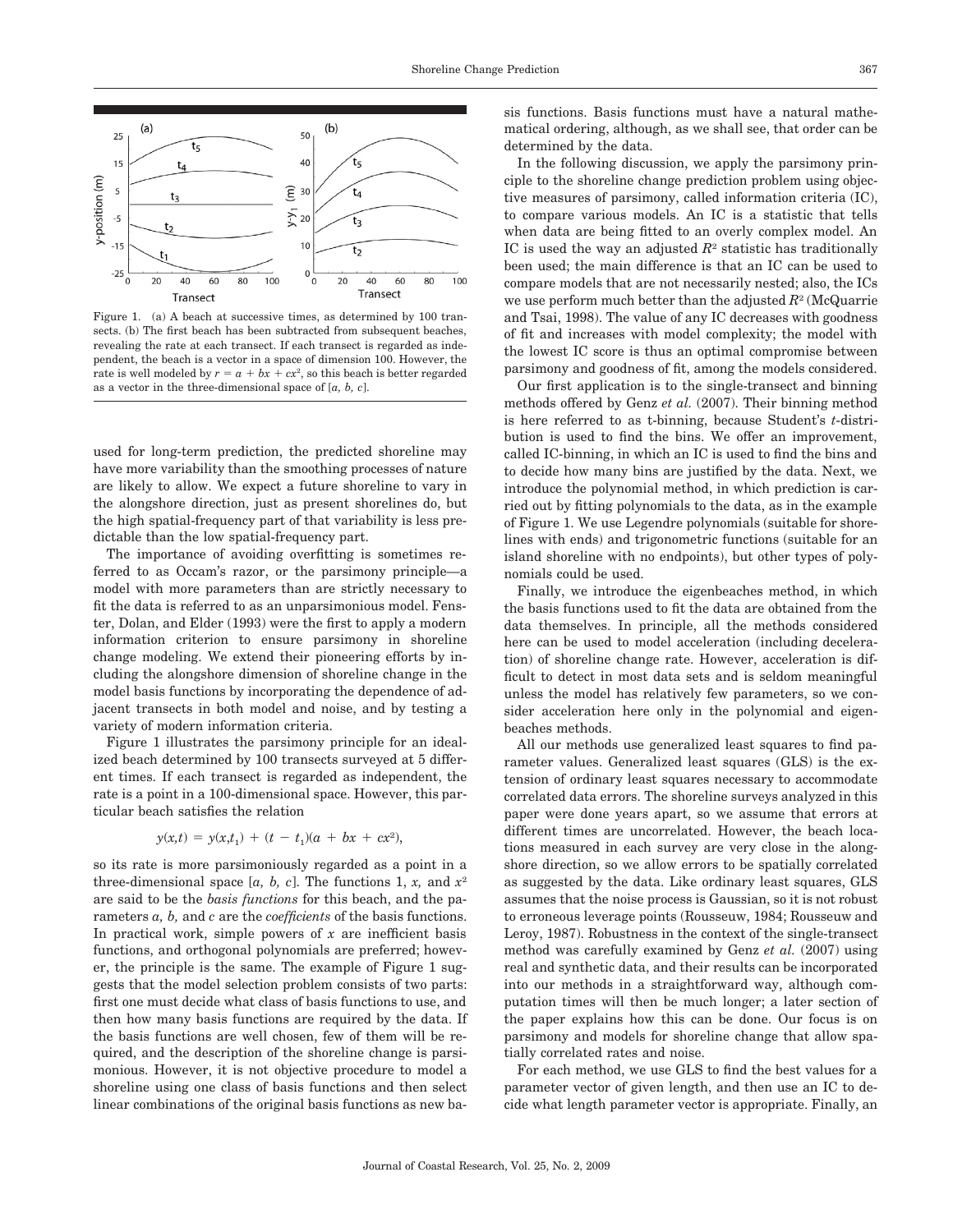

IC is used to decide which method fits a particular beach best without overfitting the data. We assume that the method that fits the data best without overfitting, and satisfies crossvalidation tests (prediction of known shorelines), is the best method to predict a future shoreline position. Several information criteria have been extensively used for scientific modeling; because they do not always agree, we test five of them.

Our data example, Waihee (pronounced why-hay-eh) beach on the island Maui, shown in Figure 2, was chosen because it illustrates nicely how several of our methods fail when used inappropriately. Waihee is relatively long, compared with other Maui beaches, and it includes a rapidly accreting point, near transect 25, so that in the alongshore direction change rate behaves somewhat like a delta function.

# **INFORMATION CRITERIA**

An information criterion (IC) is a test statistic, or score, that determines the best model from a given set of models that are not necessarily nested: the lower the score, the better the model. The corrected Akaike information criterion (AICc) (Hurvich and Tsai, 1989; Sugiura, 1978) is the most widely used IC, and we tested it extensively. We also tested other, similar statistics such as the Schwarz information criterion (SIC) (Schwarz, 1978), and the minimum description length statistic (MDL) (Rissanen, 1978). Our MDL is the mixture form analyzed by Hansen and Yu (2001, 2003), and referred to by them as gMDL. Because most of the discussion applies directly to these other statistics with little change, we treat AICc in some detail and present other methods mainly by formula so that their differences from AICc are clear. In statements that apply to any information criterion, we use the acronym IC. We use the IC score in two ways: to find the optimal model within a class of models and to compare the best models between classes. For example, in the polynomial methods we use IC scores to find the polynomial that best fits the data, and in the binning methods we use IC scores to find the bin configuration that best fits the data. Then we use IC scores to compare the best binning model with the best polynomial model.

In comparing ICs it is important to note that for any IC the quantity  $a + b \times \text{IC}$  has the same minimum as IC, where *a* and *b* are any two positive numbers; thus two IC formulas that look very different can represent the same IC, and the literature is not standard. Our formula for AICc, derived heuristically in Appendix A, is an extension of the formula in Burnham and Anderson (2002, p. 66; divide their formula by



Figure 3. (a) Information criteria values for LX applied to synthetic data containing three basis functions plus noise; three out of five ICs identified the correct model, which was strongly identifiable. (b) Information criteria values for LX applied to real data from Waihee, Maui. The spike in rate near transect 25 makes the LX model only weakly identifiable.

*N*) to data with correlated noise. Let *d* be a column vector of data containing estimated shorelines at various times, and let *Gmˆ* be the data vector predicted from a particular model of shoreline change with system matrix *G* and best fit parameter vector  $\hat{m}$ . Then the AICc score of the model is given by

$$
AICc = \log(RSS/N) + 2K/(N - K - 1)
$$
 (1a)

$$
RSS = |\tilde{C}_{dd}|^{1/N} (d - G\hat{m})^T \tilde{C}_{dd}^{-1} (d - G\hat{m}).
$$
 (1b)

In these equations, RSS is effectively a sum of squared residuals; *N* is the number of data points (length of *d*); the bestfit parameter vector  $\hat{m}$  has length  $M$ ;  $K$  is the number of parameters in the statistical model (if there is only one variance parameter,  $K = M + 1$ ; and  $\tilde{C}_{dd}$  is an  $N \times N$  estimated data covariance matrix with determinant  $|\tilde{C}_{dd}|$ . The determinant property  $|aA| = a^N |A|$  shows that RSS is invariant to scaling of  $\tilde{C}_{dd}$ .

The main thing to notice about the AICc formula is that as the model improves, the first term declines with the residuals, while the second term is a penalty that increases with the number of parameters in the model. The best model is the one that lowers the residuals the most for the least penalty. The argument of the logarithm in an IC formula is not required to be dimensionless because a change of units from meters to centimeters, for example, adds a constant log(10,000) to the IC formula without changing the location of the minimum.

Our formulas for AICm, AICu, and SIC differ from our AICc formula only in the penalty terms. Our AICm is the AICc*<sup>k</sup>* of McQuarrie and Tsai [1998, p. 22, their equation (2.14)], and our formula for AICu is the AICu of McQuarrie and Tsai [1998, p. 32, their equation (2.18)]. Our formula for SIC (Schwarz, 1978) is standard in the literature. The formulas are:

$$
AICm = \log(RSS/N) + (N + K)/(N - K - 2),
$$
  
 
$$
AICu = \log(RSS/N) + \log[N/(N - K)]
$$
  
 
$$
+ (N + K)/(N - K - 2),
$$
  
 
$$
SIC = \log(RSS/N) + K \log(N)/N.
$$

The formula for gMDL is more complex and is given in Appendix B. Figure 3 shows the values of different ICs *vs.*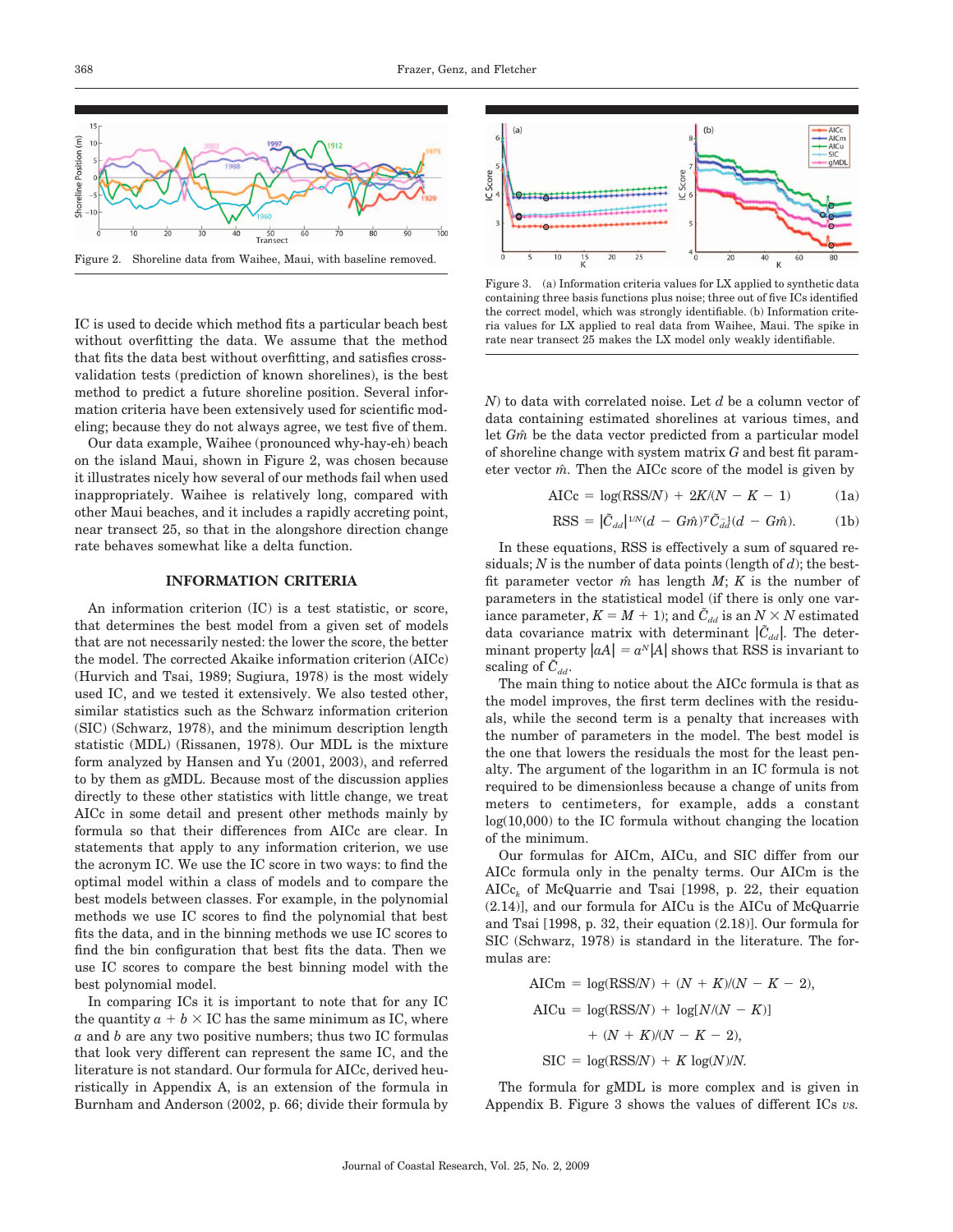| Method          | $\triangle AICc$ | $\Delta AICm$ | $\triangle$ AICu | $\Delta$ SIC | $\Delta$ g $MDL$ |
|-----------------|------------------|---------------|------------------|--------------|------------------|
| Single-transect | 2.700            | 2.705         | 2.969            | 3.185        | 1.465            |
| T-BIN           | 1.317            | 1.319         | 1.370            | 1.427        | 1.039            |
| IC-BIN          | 0.724            | 0.725         | 0.767            | 0.809        | 0.232            |
| LX              | 4.797            | 4.801         | 5.031            | 7.123        | 6.662            |
| RX              | 4.762            | 4.766         | 5.010            | 5.225        | 5.284            |
| EX              | 0.118            | 0.118         | 0.115            | 0.107        | $\Omega$         |
| LXT             | 3.965            | 3.976         | 4.457            | 3.439        | 4.557            |
| <b>RXT</b>      | 3.738            | 3.766         | 4.572            | 3.342        | 4.995            |
| <b>EXT</b>      |                  | 0             | 0                |              | 0.170            |

Table 1. *IC scores for best fit models of different classes applied to the data from Waihee, Maui, shown in Figure 1. Four ICs favor the EXT model, with EX a close second, and the remaining IC favors EX, with EXT a close second.*

number of parameters for the LX method (see the following discussion) applied to shoreline data from Waihee, Maui. In comparing models with an IC, only the difference in IC values is meaningful. Accordingly, the usual practice is to subtract the IC of the best (lowest IC) model from the scores of each model to get the  $\triangle$ IC value for each model. The best model always has a  $\triangle$ IC of zero. Table 1 gives the  $\triangle$ IC scores for various methods and ICs applied to data for Waihee, Maui.

It can be seen that as more parameters are added (increasing *K*), the penalty terms of each IC increase at different rates. For a fixed number of model parameters, as the number of data points *N* approaches infinity, the penalty term of AICc goes to zero rapidly, the penalty term of SIC goes to zero more slowly, and the penalty terms of AICm and AICu go to unity. Therefore, for very large amounts of data, AICu and AICm are most parsimonious, followed by SIC and AICc. Another clue to behavior is obtained by setting  $K = N - 3$ ; then AICu again has the largest penalty function, followed by AICm, AICc, and SIC.

Parsimony is essential in an IC, but there are additional desiderata. One desideratum is *consistency*: the property that as the number of data goes to infinity, the true model will be picked with probability 1 if it is among the models being considered. Another desideratum is *asymptotic efficiency* (Shibata, 1980), the property that as the number of data goes to infinity, the model nearest to the true model (nearest in the sense of least squares or of Kullback-Leibler discrepancy) will be picked with probability 1. Consistency is a desirable feature for problems in which there is a well-verified theory so that the basis functions are known; many problems in chemistry and physics are in this category. Asymptotic efficiency is desirable when the dimension of the true model is likely to be large, and the basis functions are poorly known. SIC and gMDL are consistent; AICc and AICm are asymptotically efficient; and AICu steers a middle course between consistency and asymptotic efficiency (McQuarrie and Tsai, 1998, p. 43).

Table 2. *Degrees of freedom for all methods.*  $I = no$ . of transects,  $J = no$ . *of time points at each transect,*  $T_b = n$ *o. of transects in a bin,*  $N_b = n$ *o. of bins,*  $K_1$  *and*  $K_2$  = *no. of terms.* 

| Method                                   | Degrees of Freedom, $\nu$                                   | IC Parameter Count, K                         |
|------------------------------------------|-------------------------------------------------------------|-----------------------------------------------|
| Single-transect<br>Binning<br><b>PXT</b> | $J - 2$<br>$T_{h}(J - 1) - 1$<br>$N - (I + K_1 + 2K_2 + 1)$ | -31<br>$I + 2N_h + 1$<br>$I + K_1 + 2K_2 + 2$ |
| Eigenbeaches                             | $N - (I + K_1 + 2K_2 + 1)$                                  | $I + K_1 + 2K_2 + 2$                          |

Another important concept is model *identifiability.* A mark of a strongly identifiable model is that few basis functions are needed. An example of a weakly identifiable model is one whose coefficients decline slowly with increasing order. Identifiability can be examined for particular data sets by plotting the coefficients of unit-energy basis functions. For example, if the coefficients decline abruptly at a certain order, the model is strongly identifiable. It can be seen that a poor choice of basis functions will make a strongly identifiable model appear to be weakly identifiable. For example, a beach with an abrupt change of rate in the middle will be strongly identifiable with EX and IC-binning but only weakly identifiable with LX (methods given later in this article). On the other hand, a beach along which rate varies smoothly will be strongly identifiable with LX and EX but weakly identifiable with IC-binning. If the basis functions are correctly chosen, and the model is strongly identifiable, the IC should have a well-defined minimum at the correct combination of basis functions.

McQuarrie and Tsai (1998) tested a variety of ICs (though not gMDL, which is new) in least squares regression for a large suite of randomly generated system matrices, with both strongly and weakly identifiable models. They emphasize that an IC is a statistic, like mean or variance, and that with any data set there is a finite probability that a given IC will pick the wrong model. They calculated the probability that an IC will underfit or overfit for various values of *N* and *K.* Our tests on real and synthetic data are consistent with the conclusions of McQuarrie and Tsai (1998, table 2.1) for strongly identifiable models. To quote a specific example, for  $K = 6$  and  $N < 100$ , AICu has the lowest probability of overfitting, but it has a tendency to underfit as *N* reaches 100. SIC is less likely to underfit as *N* approaches 100, but it is more likely to overfit for smaller values of *N.* In the context of shoreline change, if data are to be modeled independently at each transect, AICu is the preferred IC; for the large-*N* models of this paper (IC-binning LX/T and EX/T), SIC performed about as well as AICu.

Counting the number of parameters for purposes of IC can be confusing when models are not nested. Table 2 summarizes the count for various methods. For the single-transect method (see the following discussion), the number of parameters is three times the number of transects because three quantities are being estimated at each transect: the change rate, an intercept (implicit because of a baseline shift), and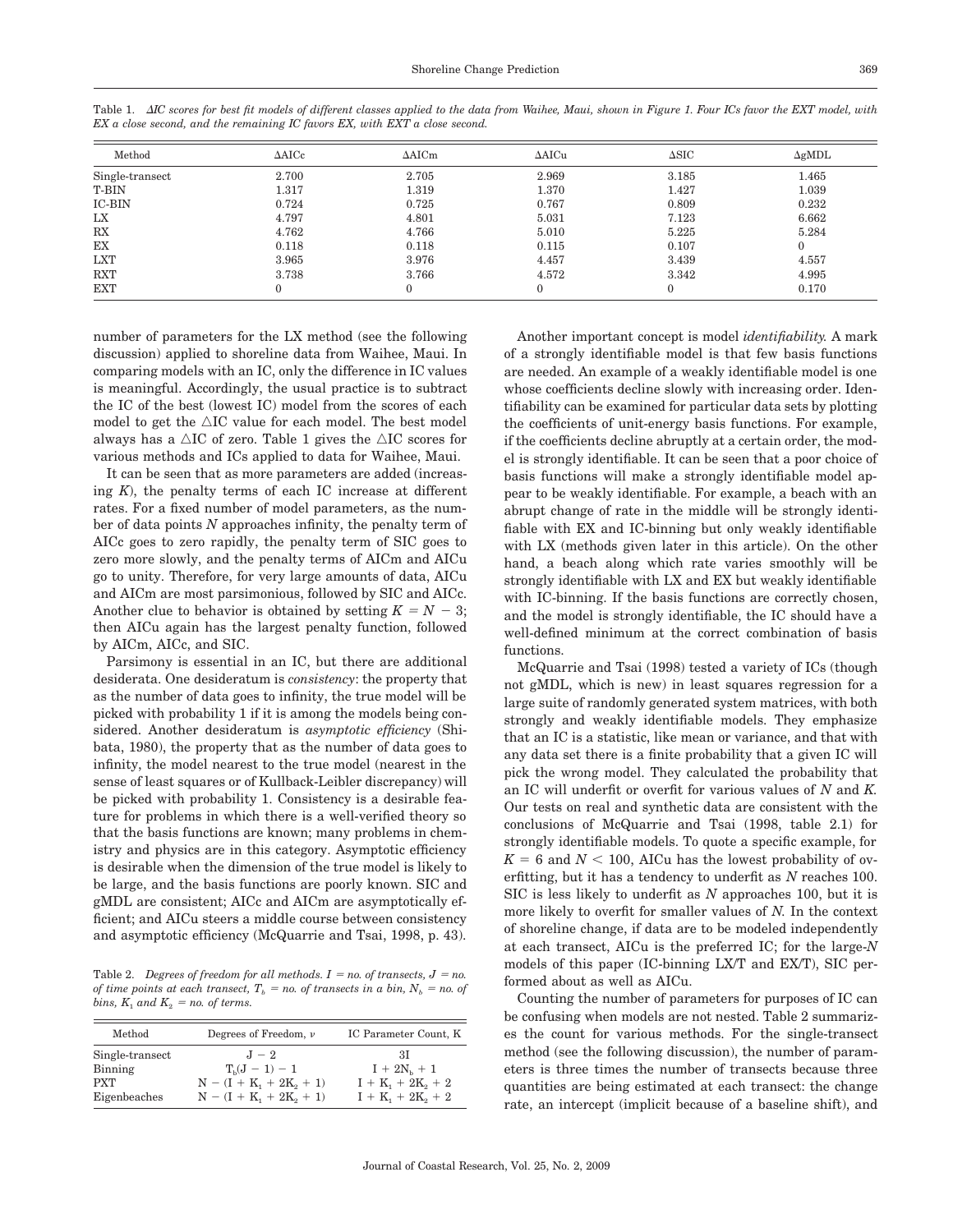the variance. For binning methods, the number of parameters is twice the number of bins (because there is a rate and variance in each bin), plus the number of transects (because there is an intercept for each transect), plus one for the correlation length of the spatial noise process. For the PXT and eigenbeaches methods, the number of parameters is the number of transects (because there is one intercept for each transect), plus the number of basis functions plus one for the single variance scaling factor, plus one for the correlation length of the alongshore noise. In practice, the number of parameters is invariably greatest for the single-transect method and least for the eigenbeaches method.

We noted earlier that when any IC is replaced by  $a + b \times$ IC for positive *a* and *b,* it will select the same model because the expression  $a + b \times \text{IC}$  takes its minimum at the minimum of IC. However, there is an application in which the multiplier *b* is important: Suppose the *i*th model has IC value IC<sub>*i*</sub>; then the quantity  $p_i \propto \exp(-IC_i/2)$  can be regarded as the relative probability of model *i.* This only works if the IC is scaled so that the first term (the RSS term) is  $-2$  times the log(likelihood), which is how that term originated (see Appendix A).

# **BASELINE AND TIME ORIGIN**

Beach data consist of beach locations  $y_{ij}$  at alongshore locations  $x_i$  and times  $t_j$ ; here location means the distance of the shoreline from a given baseline. The transect index *i* runs from 1 to *I,* and the time index *j* runs from 1 to *J*; in other words,  $y_{ij} = y(x_i, t_j)$ . Because older shoreline surveys are thought to be less reliable than modern surveys, we assume here that data variance depends on time, but not on *x,* so the covariance matrix has a block for each transect.

To condition the matrices in our numerical procedures, it is helpful to shift observations to a new baseline and time origin generated from the data themselves. The new baseline is a weighted average of shorelines, with weights from the relative survey errors  $\tilde{\sigma}_j$ . The new baseline and time origin, are given, respectively, by

$$
\bar{y}_i = \left(\sum_j \tilde{\sigma}_j^{-2} y_{ij}\right) \left(\sum_j \tilde{\sigma}_j^{-2}\right)^{-1} \text{ and}
$$

$$
\bar{t} = \left(\sum_j \tilde{\sigma}_j^{-2} t_j\right) \left(\sum_j \tilde{\sigma}_j^{-2}\right)^{-1}.
$$

The relative survey errors  $\tilde{\sigma}_j$  are calculated by the method in Fletcher *et al.* (2003) and Genz *et al.* (2007) from seven types of data error; in our calculations they are *a priori* estimates and are therefore not included in the parameter counts for an information criterion.

As shown in Figure 4, if the model is linear with time, the baseline shifts result in a fit with zero intercept. If the model includes a *t*<sup>2</sup> time variation, conditioning of the system matrix is improved by the change of baseline and time origin, but an intercept must now be included in the model because *t*<sup>2</sup> and 1 are not linearly independent functions. Inclusion of a *t*<sup>2</sup> dependency in a model is necessary to address the question of whether change rates are increasing or decreasing, and for that purpose a good model is



Figure 4. Our baseline and time-origin shift linear data (a) so that the best-fit WLS line has zero intercept, as in (b). However, quadratic data (c) are not shifted to zero-intercept (d), so the shifted data cannot be modeled solely by the first and second powers of  $t - \bar{t}$ . Models with acceleration terms therefore also require an equal number of intercept terms. With acceleration in the model, the baseline shift and time shift are still useful because they condition the matrix whose inverse is calculated in the least squares problem.

$$
y_j - \bar{y} = m^{(0)} + (t_j - \bar{t})m^{(1)} + \frac{1}{2}(t_j - \bar{t})^2m^{(2)}.
$$

Note that acceleration is constant in this model, and that estimates of acceleration and rate are centered at  $t = \bar{t}$ . For the single-transect method, we do not look for acceleration because it is usually excluded by the IC, but we allow acceleration in the PXT and eigenbeaches methods. If a model with acceleration terms has a lower IC score than any model without such terms, that is evidence of acceleration. Note that although the time functions  $t - \bar{t}$  and  $(t - \bar{t})^2/2$  are orthogonal in the usual inner product on any interval symmetric about the origin, their orthogonality is not exact in the case of sampled, weighted data. Accordingly, models with and without acceleration will have slightly different rates at  $\bar{t}$ *.* 

# **GENERALIZED LEAST SQUARES**

To reduce repetition, we collect here the generalized least squares (GLS) relations that will be used to fit data and to predict 50-year shoreline positions for various methods. Our process model is

$$
d = GM + n,\t\t(2)
$$

in which *d* is an  $N \times 1$  data vector of beach data, *m* is an *M*  $\times$  1 parameter vector, *G* is an  $N \times M$  system matrix containing the basis functions, and *n* is an  $N \times 1$  column vector of samples from a zero-mean, Gaussian noise process with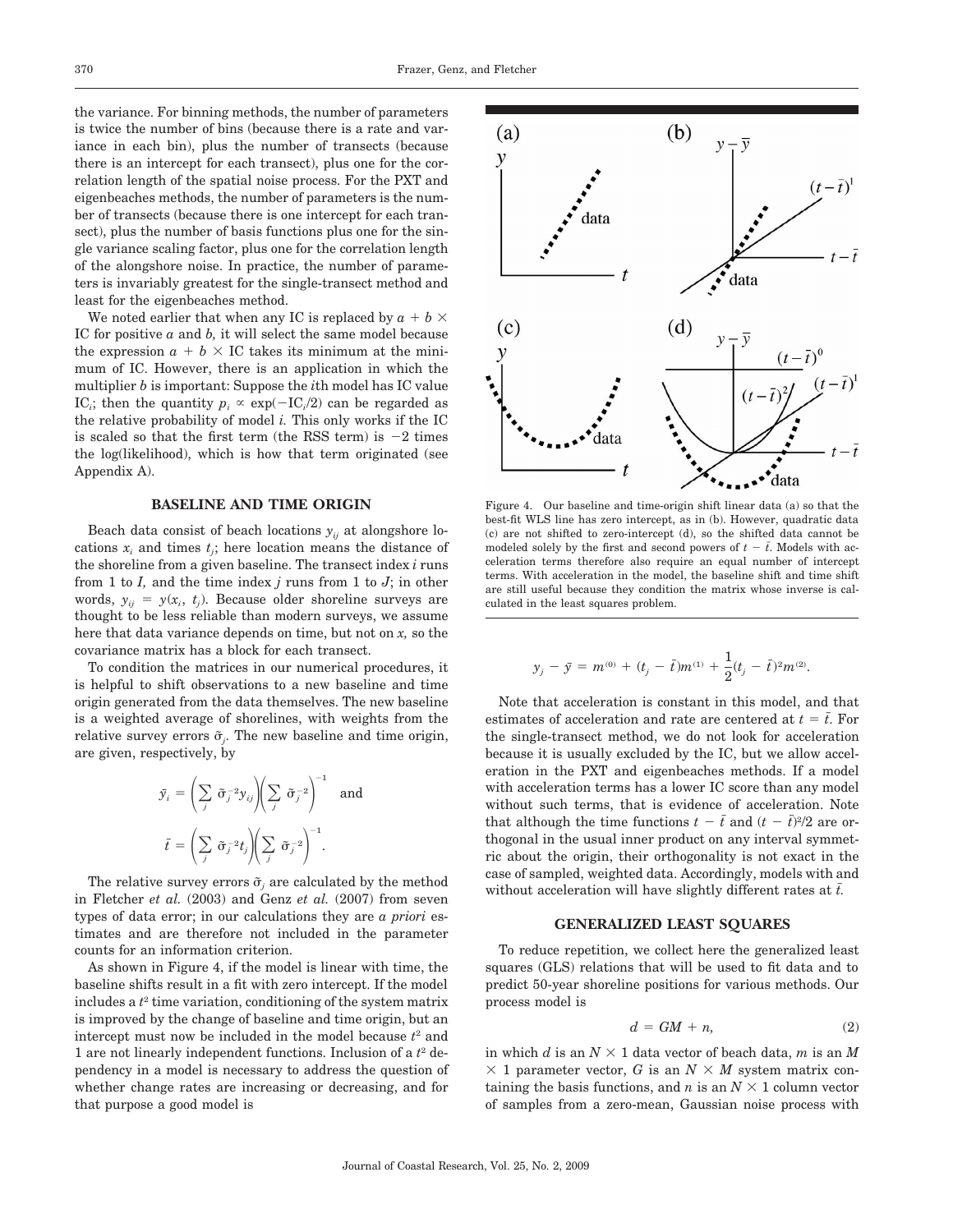covariance matrix  $C_{dd}$ . This GLS problem can be transformed to an OLS problem by left-multiplying Equation (2) by  $C_{dd}^{-1/2}$ , but we work with untransformed data, so the covariance matrix is explicit in formulas. Shoreline data in the data vector are arranged in different ways for different methods, but if the data vector consists of time blocks, the covariance matrix is block diagonal. Because the covariance is unknowable—to estimate it directly, we would have to repeat the same experiment many times—we begin with an *a priori* estimate  $\tilde{C}_{dd}$ , then use the data to adjust the estimate. The estimated parameter vector is

$$
\hat{m} = (G^T \tilde{C}_{dd}^{-1} G)^{-1} G^T \tilde{C}_{dd}^{-1} d, \tag{3}
$$

and the best estimate proportional to  $\tilde{C}_{dd}$  is

$$
\hat{C}_{dd} = \hat{\alpha}_{\nu} \tilde{C}_{dd},\tag{4}
$$

in which the constant of proportionality is

$$
\hat{\alpha}_v = (N - M)^{-1} (\hat{d} - G\hat{m})^T \tilde{C}_{dd}^{-1} (\hat{d} - Gm). \tag{5}
$$

Here the subscript  $\nu$  is a shorthand for the degrees of free $dom, N - M$ , and a reminder to ensure that the division by *N* - *M* is not forgotten during calculations. The parameter covariance matrix, often referred to as the model covariance matrix, is obtained from the estimated data covariance matrix by the relation (*e.g.,* Menke, 1989)

$$
\hat{\mathbf{C}}_{mm} = (G^T \hat{C}_{dd}^{-1} G)^{-1}.
$$
\n(6)

Having estimated the parameters of the shoreline model, we extrapolate to predict the shoreline location at some future time  $t_f$ . A future shoreline location at alongshore coordinate  $x_i$  is just a function  $y_i = q_i^T m$  where  $q_i = q_i(t_f)$  is a column vector of length *M,* which we refer to as a prediction kernel. The future shoreline location thus has estimator

$$
\hat{y}_i = y_i + q_i^T \hat{m} \tag{7a}
$$

with estimated variance given by

$$
\hat{\sigma}_i^2 = q_i^T \hat{C}_{mm} q_i. \tag{7b}
$$

A  $100(1 - \varepsilon/2)\%$  confidence interval for *y* is given by

$$
\hat{y}_i = \bar{y}_i + q_i^T \hat{m} \pm t(\nu, 1 - \varepsilon/2) \hat{\sigma}_i \tag{7c}
$$

in which  $t(v, 1 - \varepsilon/2)$  is the value of Student's *t*-distribution with  $v = N - M$  degrees of freedom (Draper and Smith, 1998). Table 2 gives the degrees of freedom and IC parameter counts for the different methods. Occasionally it is desirable to estimate change rate at a particular time, and this is done via relations analogous to Equations (7a), (7b), and (7c), using prediction kernels given later in the paper.

We estimate spatial covariance from the data themselves via the following procedure, which assumes that sources of error do not vary in the alongshore dimension, and that they vary with time only in magnitude, not scale length. First, we fit the data using the single-transect method (see following discussion) with the diagonal matrix  $\tilde{C}_{dd} = \text{diag}(\tilde{\sigma}_1^2, \tilde{\sigma}_2^2, \ldots,$  $\left(\hat{\sigma}_J^2\right)$  (*i.e.*, weighted least squares). Then we estimate the spatial correlation distance *L* by fitting a decaying exponential to the autocorrelation of the data residuals computed according to the following recipe: Let  $n_{ij} = y_{ij} - \hat{y}_{ij}$  be the data residual at transect *i* and survey *j.* We remove the mean of



Figure 5. Autocorrelation of residuals (dashed line) and best-fit decaying exponential (solid line).

the residuals at each survey from all the residuals at that survey, so that  $\Sigma_i n_{i,j} = 0$ . The autocorrelation at lag *k* is then estimated by  $c_k = I^{-1} J^{-1} \Sigma_j \Sigma_i n_{I+k;j} n_{ij}$  scaled to have value 1 at zero lag. Figure 5 shows the autocorrelation data for Waihee, Maui, and the best-fit exponential decay for various lags. The expression for  $c_k$  shows that long lags are underweighted compared with short lags; and the fit was done using only data out to the first zero of the autocorrelation. Using the estimate for correlation distance, we build an estimated covariance matrix  $\tilde{C}_{dd}$  that is block diagonal with one block for each survey. The time blocks are scaled by the *a priori* uncertainties for each survey, but each time block is proportional to  $\exp(-|x_i - x_j|/L)$ , where  $x_i$  and  $x_j$  are transect locations, and *L* is the correlation distance. We used this scheme because it does not require iteration and does not depend on the basis functions.

# **CALCULATIONS**

Currently, two techniques are used in computing shoreline change rates along a beach—rates from single transects and rates from binned transects. Both techniques utilize shoreline data sets generated from topographic surveys (NOAA T-sheets and LIDAR surveys) and vertical aerial photographs.

# **Single-Transect Method**

Most coastal scientists calculate shoreline change rates at each transect along a beach; for example, the Digital Shoreline Analysis System (DSAS) currently calculates shoreline change in this way (Thieler *et al.,* 2005). With the use of ArcGIS, DSAS creates transects that are separated by a distance defined by the user. At each transect, shoreline change rates from different statistical methods (*e.g.,* end-point rate, least squares regression) and their uncertainties are calculated. For each transect, three parameters are estimated from the data: slope, intercept, and variance; hence the total number of parameters is three times the number of transects. If the correlation distance of the alongshore noise exceeds the transect separation, single-transect overfits the data. Figure 6 shows the rates for various methods, including single transect.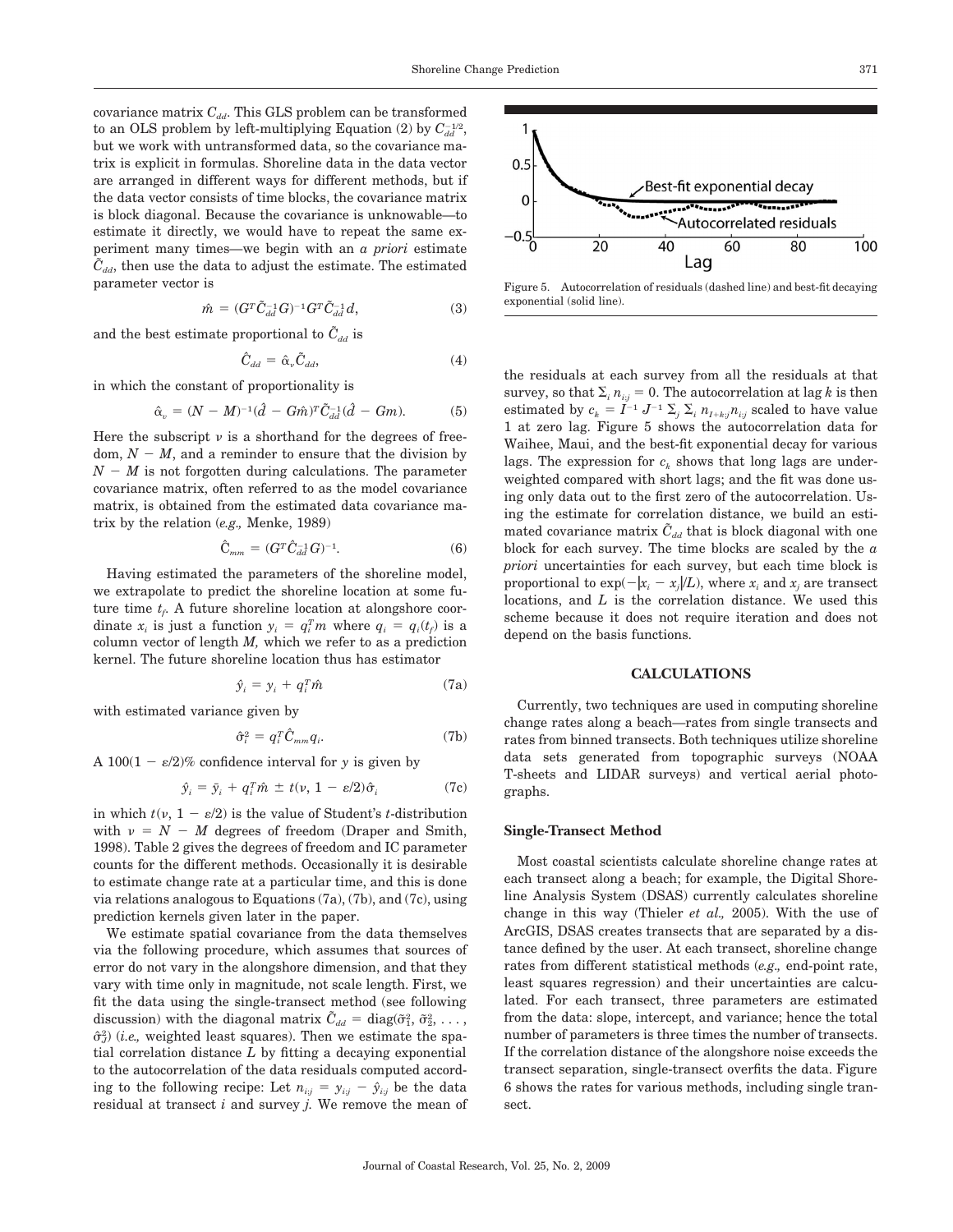

Figure 6. Change rates from various methods, Waihee, Maui. Positive change rates indicate erosion. In panel (a) the basis function sums for LX, LXT, RX, and RXT are truncated abruptly (boxcar window in the transform domain), while in panel (b) the best fit coefficients for those methods are modulated by half of a Hanning window. Rates shown for models with acceleration (EXT, LXT and RXT) are those at the time of the most recent survey, while rates for constant-rate models (EX, LX, RX, t-bin, IC-bin) are centered at  $\bar{t}$ . Rates found with the single-transect method (open circles) are significant for AICm and gMDL, but not for other ICs. The polynomial methods (LX, LXT, RX, RXT) struggle to fit the spike in local accretion near transect 25 because spikes and jumps in rate are only weakly identifiable with smooth basis functions. IC-bin favors a three-bin model under all ICs but gMDL. EXT gives the best fit to data (see Table 1) followed closely by EX, which agrees best with single-transect.

## **Binned Transects**

Genz *et al.* (2007) introduced binning as a technique that reduces the effects of data scatter by identifying adjacent transects that have indistinguishable rates, and grouping them together into cells (bins) with a single rate. The resolution of the rate is not as high as with single transects, but the error in the change rate estimate is reduced within each bin compared with single-transect. Binning methods give rates that are discontinuous at the bin boundaries, but this is useful if a beach is to be divided into distinct management zones.

The forward model for beach erosion is

$$
y_{ij} - \bar{y}_i = r(t_j - \bar{t}) + n_{ij}; \qquad x_i \in \text{bin}
$$

in which  $n_{ij}$  is a noise sample at time  $t_j$ , and the rate  $r$  is the same for each transect in the bin. As noted previously, our baseline shift has made it unnecessary to include an intercept. The inversion for bin boundaries is by search, but for a given set of bin boundaries, we use GLS to find the rate within each bin. In Equation (5) the degrees of freedom count is  $\nu = T_b(J - 1) - 1$ , where  $T_b$  is the number of transects in the bin, and  $J$  is the number of surveys. We use formula  $(1a)$ to calculate an IC for the whole beach, setting *N* equal to the total number of data points in the data set, and *K* equal to the number of transects (one intercept per transect), plus twice the number of bins (a rate and variance for each bin) plus one for the correlation length parameter.

The binning technique of Genz *et al.* (2007) was based on the *t*-test for independence of adjacent change rates, and it required significant user input. In the following discussion, we give an improved binning technique that is less subjective and easier to use. Hereinafter, we refer to Genz's *et al.* (2007) technique as ''t-binning,'' for the *t*-test, and the improved technique of this paper as 'IC-binning', for the IC score used to select the bins. Any IC can be used to select the bins.

# **t-Binning**

t-Binning uses Student's *t*-test statistic (Kleinbaum *et al.,* 1998) to determine whether a binned group rate is statistically significant. With a bin-window length of four transects, the first four adjacent transects are grouped and a *t*-test is used to determine whether their change rates are significantly different. The window then shifts by one transect, and the transects in the new window are used to calculate a change rate and a *t*-test statistic. The window keeps shifting until it reaches the end of the beach. Then the window spacing is increased to six transects and the process is repeated. This is done until the window spacing equals half the number of transects. Once complete, transect groups with a significant *t*-test at each window size are displayed. Another *t*-test is computed on significant transect groups within each window size. Based on the *t*-test results, the user identifies clusters of transects within each window. The next step is to compare clusters of transects in one window size to overlapping clusters of other window sizes. This step also utilizes the *t*test, and the user makes the final decision of how the transects are grouped together. t-Binning is not practical for long stretches of beach, as varying *t*-test results make it difficult to identify bins. For Waihee, Maui, the best-fit t-bin model had five bins, as shown in Figure 6, and  $K = 104$ .

#### **IC-Binning**

IC-binning uses scores from an IC to identify bins, and it is considerably simpler than t-binning. The one-bin model has one rate for the whole beach. For a beach with *I* transects, there are  $I-1$  possible two-bin models corresponding to the  $I - 1$  choices for the bin boundary, and each two-bin model has a rate for each bin. Continuing in this way, one arrives at the *I*-bin model, in which each transect has its own bin; this model is the single-transect model, now seen to be a special case of binning. IC-binning systematically calculates an IC score for each bin configuration, then chooses the configuration with the lowest score. As models are examined in order of increasing number of bins, the IC score first declines then begins to rise as the number of bins begins to overfit the data. As soon as the IC score begins to rise, we stop examining models, and the model with the lowest score is chosen. IC-binning is computationally intensive because of the large number of candidate models, although the computation for each model is relatively rapid. For Waihee, Maui, AICc, AICm, AICu, and SIC favored a three-bin model (Figure 6) for which  $K = 100$ , while gMDL favored a four-bin model ( $K$  $= 103$ ) over a three-bin model. Only models up to four bins were examined because of long execution times. For beaches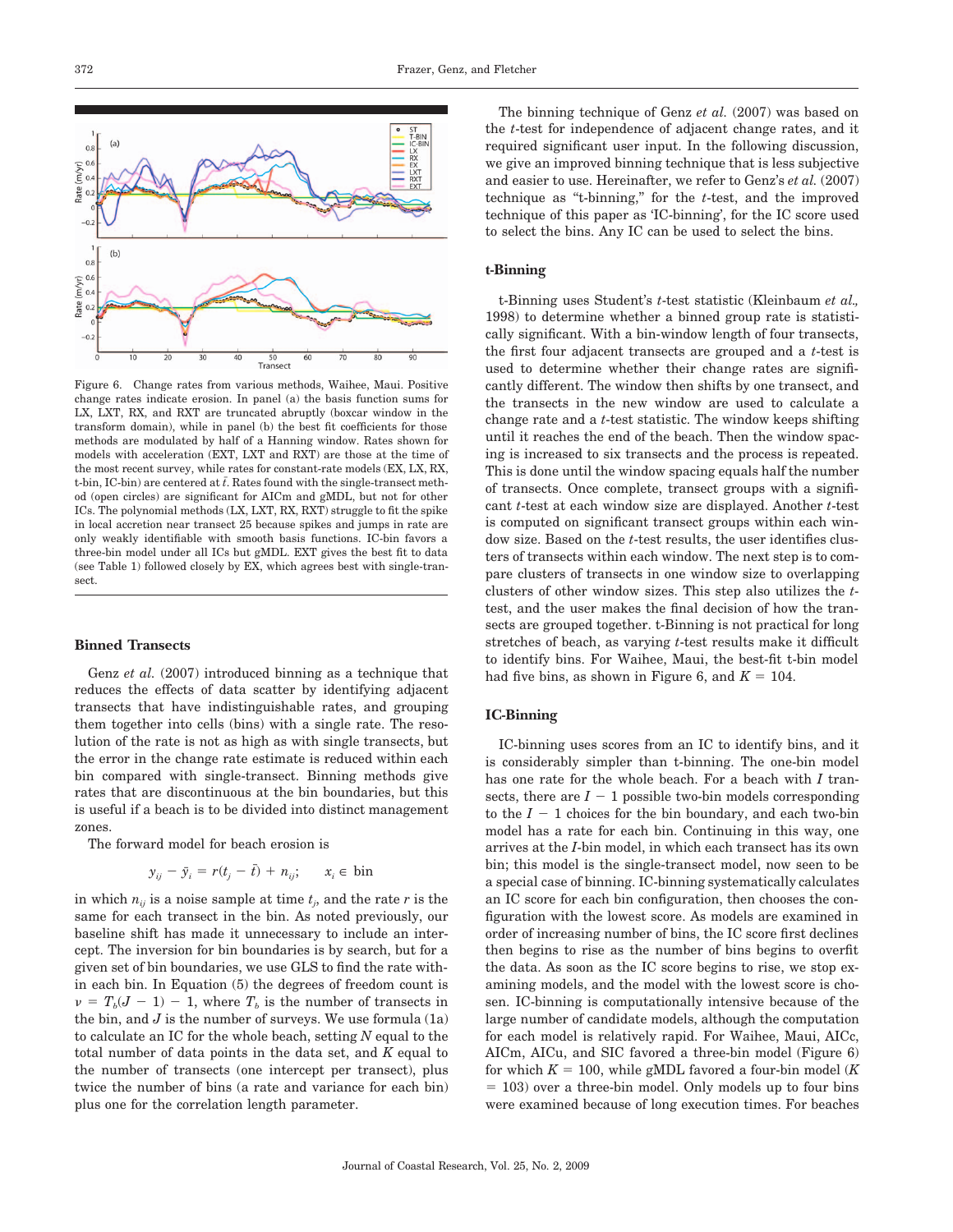this size or larger, IC-binning should be powered by a Gibbs sampler or a genetic algorithm.

#### **Polynomial Methods**

In all the methods of this paper, the shoreline change rate is represented as a linear sum of basis functions. In the binning method, each basis function is a unit ''boxcar,'' equal to unity within its bin and vanishing elsewhere; in the singletransect method each boxcar narrows to a delta function. By contrast, in the polynomial methods the basis functions are linear sums of powers of *x.* In the LX method (see next section), the first basis function represents the average rate of the entire beach. In the single-transect method, the basis functions are as local as possible whereas in the LX and RX methods the basis functions are global.

Similar to binning, the polynomial technique reduces the number of parameters. However, unlike binning, the rates vary smoothly along the beach, eliminating the discontinuities that result from binning and single-transect. Rates produced by the polynomial technique can have lower error than rates produced by binning models, although this depends on the particular shoreline—a shore with sharp littoral cells might be best fit by a binning model. We refer to models in which rates are assumed time-independent as PX models (for polynomials in  $x$ ) and to models in which rates can change with time as PXT models (for polynomials in *x* and *t*). LX and LXT mean that Legendre polynomials are used, while RX and RXT mean that trigonometric functions (sines and cosines) are used.

# **LX and LXT**

Because LX is a special case of LXT, we present only the latter. For LXT, the parameter vector consists of coefficients of Legendre polynomials (Weisstein, 1999) sampled at the transect locations. The forward model for beach erosion contains an intercept sum, a rate sum, and an acceleration sum:

$$
y_{ij} - \bar{y}_i = \sum_{k_0=0}^{K_0} \alpha_{k_0}^{(0)} P_{k_0}[z(x_i)] + (t_j - \bar{t}) \sum_{k_1=0}^{K_1} \alpha_{k_1}^{(1)} P_{k_1}[z(x_i)] + \frac{1}{2} (t_j - \bar{t})^2 \sum_{k_2=0}^{K_2} \alpha_{k_2}^{(2)} P_{k_2}[z(x_i)] + n_{ij},
$$

where the  $P_k(z)$  are Legendre polynomials on the interval  $[-1, 1]$ , and the  $n_{ij}$  are samples from the noise affecting data at time  $t_j$ . The function  $z(x)$  maps the interval  $(x_1, x_1)$  to the interval  $(-1, 1)$  by  $z(x) = -1 + 2(x - x_1)/(x_1 - x_1)$ .

The terms in the LX model have straightforward physical interpretations. In the rate sum, *i.e.,* the sum with factor (t*<sup>j</sup>*  $-\bar{t}$ , the average rate of shoreline change is the coefficient of  $P_0$  because  $P_0(x) = 1$ . Similarly, because  $P_1(x) = x$ , the coefficient of  $P_1$  in the rate sum is simply related to the flux of the area from one end of the beach to the other. Roughly speaking, in the rate sum, transfers of amplitude from terms of even degree to terms of odd degree represent transfer of area in the alongshore direction. In the acceleration sum (the third sum in the model), the coefficient of  $P_0$  gives the average acceleration of shoreline change.

The LX model is obtained as a special case of LXT by omit-

Figure 7. Fifty-year hazard prediction from various methods, Waihee, Maui.

ting the acceleration terms and (because of the preprocessing baseline shift) the intercept terms; *i.e.,* the first and third summations in the LXT formula are omitted. When these terms are present for LXT, we fix the index  $K_0$  equal to  $K_2$ . If transects are not evenly spaced along a beach, the sampled Legendre polynomials are not necessarily orthogonal, and we orthonormalize them with the Gram-Schmidt procedure.

A mathematically inclined reader may wonder why Legendre polynomials were used instead of the Chebyshev polynomials  $T_n(x)$  because the latter more closely resemble sines and cosines. The answer is that Legendre polynomials are orthogonal in the usual inner product, whereas each Chebyshev polynomial has a dual function that is singular at *x*  $= \pm 1$ . Accordingly, a matrix whose columns consist of sampled Chebyshev polynomials may have a poorly behaved inverse. For a local analysis at one end of a beach, Laguerre polynomials can be used, and for a local analysis in the interior of a long beach, Hermite polynomials can be used. Coding details for LXT are given in the mathematical version of this paper available from the authors.

To calculate an IC score for the polynomial method, we use Equations (1) with  $K = I + K_1 + 2K_2 + 2$ . Because there are *I* transects, it follows that  $0 \leq K_1, K_2 \leq I$ , and the number of possible LXT models is *I*2. If we had admitted basis function sums with missing lower-order terms, the number of possible models would have been  $2^{2I}$ , and the IC scores of LXT might have been lowered further. For Waihee, Maui, the best-fit LX model had  $K = 174$ , and the best-fit LXT model had  $K = 242$ . Figure 7 shows the 50-year prediction of the shoreline, and Figure 8 shows the residuals for all methods.

# **RX and RXT**

Legendre polynomials are a reasonable choice for most beaches because  $P_0(x) = 1$  and  $P_1(x) = x$ . However, for island shorelines without endpoints, sines and cosines can give mod-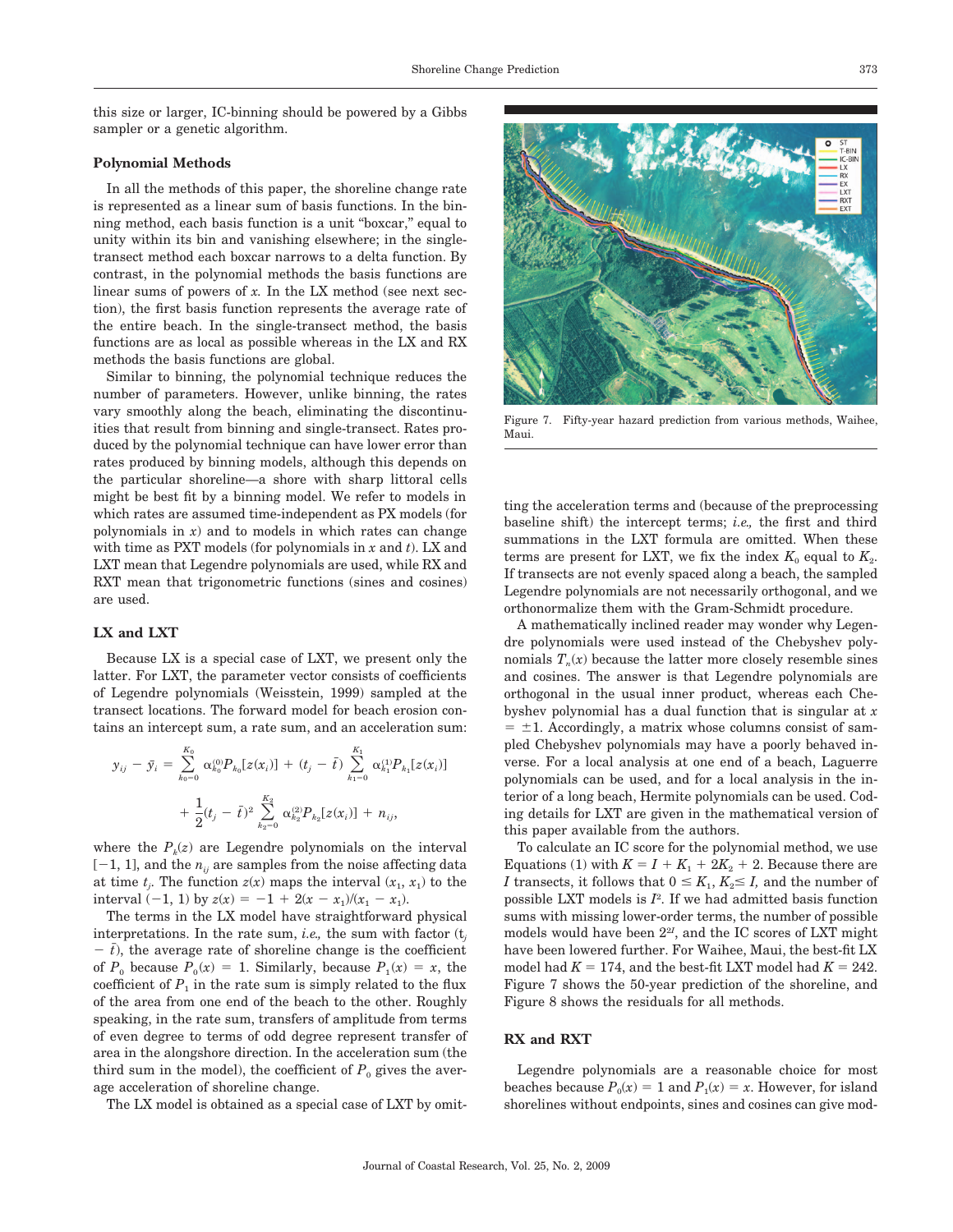

Figure 8. Residuals in meters for various methods, Waihee, Maui. Black lines on the residuals for t-bin and IC-bin indicate bin boundaries. White areas indicate missing data, except for EX and EXT, which interpolated missing data. Inclusion of acceleration improves the fit to the 1920 survey. EX and EXT give the best fits to data.

els with lower IC scores. To use trigonometric functions instead of Legendre polynomials, we make the substitutions

$$
P_n[z(x)] \to \begin{cases} \cos\left[\frac{n+0}{2}\pi z(x)\right] & \text{if } n = 0, 2, 4, \dots \\ \sin\left[\frac{n+1}{2}\pi z(x)\right] & \text{if } n = 1, 3, 5, \dots \end{cases}
$$

In other words, if *n* is even,  $P_n(z(x))$  is replaced by  $\cos[n\pi z(x)/2]$  and if *n* is odd,  $P_n(z(x))$  is replaced by  $\sin[(n +$  $1)\pi z(x)/2$ . This correspondence was chosen so that the substituted trigonometric functions are roughly similar in shape to the Legendre polynomials they replace. As noted in the

preceding section, we refer to the resulting method as RXT, and the version without acceleration as RX. For Waihee, Maui, the best-fit RX model had  $K = 179$  and the best-fit RXT model had  $K = 242$ .

# **Eigenbeaches (EX and EXT)**

In the previous section we expanded the rate and acceleration in preselected polynomials, but in this section we look for a different set of basis functions based on the beaches themselves. To make this notion more precise, suppose that the linearized beach physics is approximately described by  $dy/dt = Ay + f$ . Here, as usual, *y* is an  $N \times 1$  column vector with component  $y_i(t)$  representing the shoreline at alongshore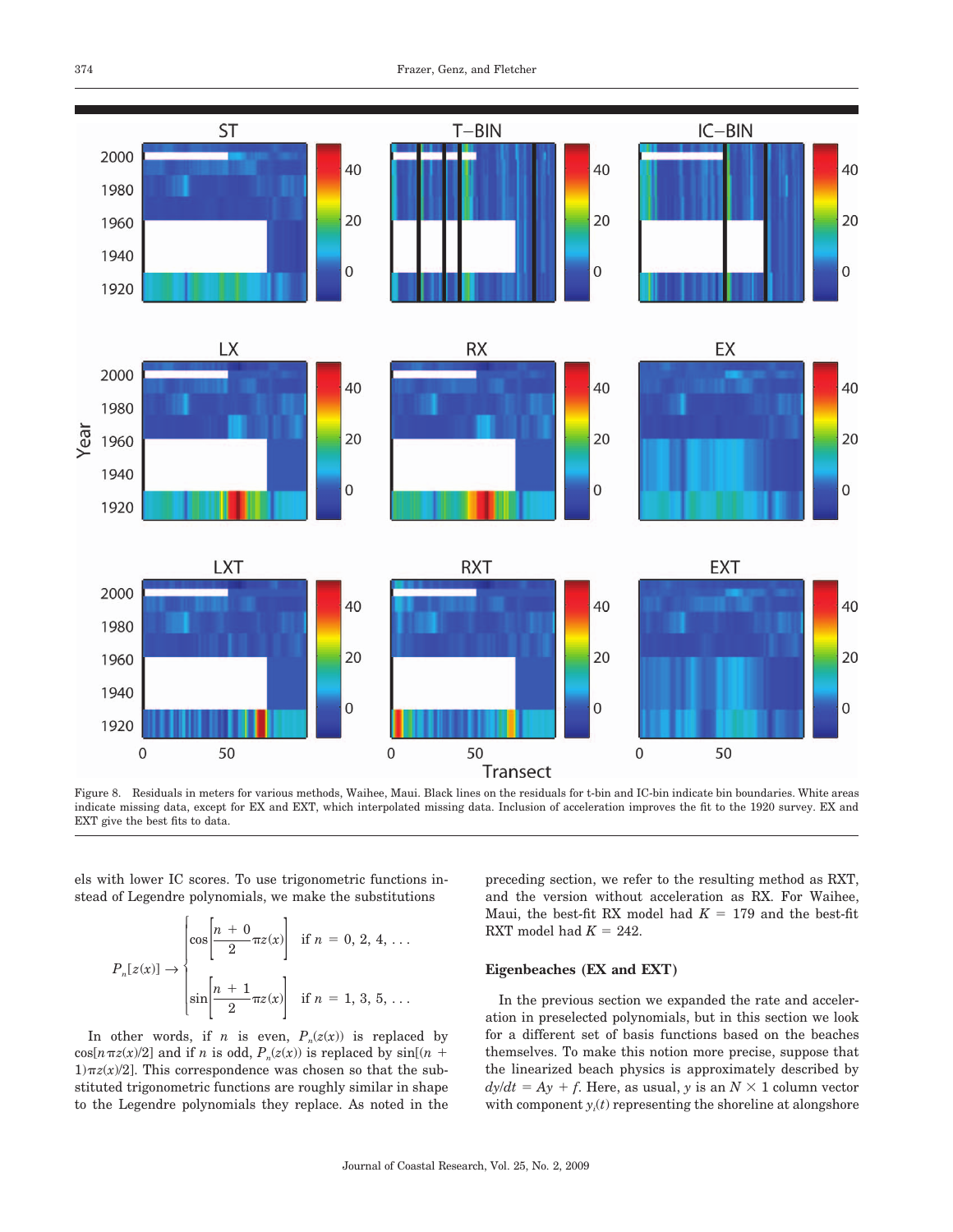location  $x_i$  relative to the baseline  $\bar{y}_i$ . The beach operator or "beach process" is an  $N \times N$  matrix,  $A$ , and the source term  $f(t)$  is another  $N \times 1$  column vector. In many physics problems,  $A$  has the decomposition  $U\Lambda U^{T}$ , where the columns of *U* are the eigenvectors of *A*, and the matrix  $\Lambda$  is diagonal. It follows that

$$
y(t) = U\left[e^{\Lambda(t-t_1)}U^T y(t_1) + \int_{t_1}^t dt' e^{\Lambda(t-t')}U^T f(t')\right],
$$

a result that is easy to verify by differentiation. We do not need to compute anything with this equation; it is given here only to show that the beach at any given time is a linear sum of the eigenvectors of *A.* The coefficients in the linear sum are the rows of the column vector [. . .] on the right-hand side of the expression for  $y(t)$ . To find the eigenvectors, we collect successive beaches as columns of a matrix, subtract the mean column from each column, and then find the principal components of this *beach matrix.* If our conception of the beach physics is even approximately correct, the principal components of the beach matrix will give a more parsimonious description of the change process than can be gotten with polynomials, so it makes sense to use them as basis functions. We refer to these principal components as eigenbeaches.

We use eigenbeaches for prediction in the same way that we used Legendre polynomials previously. The first eigenbeach takes the place of the function  $P_0(z(x_i))$ ; the second eigenbeach takes the place of the function  $P_1(z(x_i))$ , and so forth up to  $P_p(z(x_i))$ . In the polynomial method, the summation upper limits  $K_0$ ,  $K_1$ ,  $K_2$  cannot exceed the number of transects *I,* but in the eigenbeaches method, these upper limits cannot exceed the number of surveys *J*. As for most data sets  $J \ll$ *I*, there is a strong suggestion that fewer terms are needed in each sum than in the polynomial method, and this turns out to be the case. Eigenbeaches with acceleration is referred to as EXT, and without acceleration, as EX.

In the EX/T method, because the basis functions come from the data, it is inappropriate to use the same data to compute the RSS term in an IC. We therefore divide the original data set into two data sets. We use the first data set to generate basis functions, then use those basis functions to model the second data set. We repeat this procedure, interchanging the data sets. For our final model, we use all the data at once to generate the basis functions, but the allowed number of rate basis functions,  $K_1$ , is related to the number of rate basis functions from the two earlier runs by choosing the integer nearest to  $2^{-1/2}(K_1^{(1)} + K_1^{(2)})$  with a similar formula for acceleration basis functions. The logic behind this procedure is that signal-to-noise ratio increases roughly as the square root of the number of data. Figure 9a shows the eigenbeaches for Waihee Maui, and Figure 9b shows the time variation in the coefficients. For Waihee, the best-fit EX model had  $K = 97$ , and the best-fit EXT model had  $K = 100$ .

While this paper was in review, two papers appeared that use methods related to our EX method: Miller and Dean (2007a, 2007b) used empirical orthogonal functions (EOF) to characterize modes of shoreline variability. Miller and Dean (2007a) used the characteristic shape of their spatial EOFs to develop parametric and nonparametric basis functions tai-



Figure 9. (a) Eigenbeaches scaled by eigenvalue for Waihee, Maui. (b) Eigenvalue coefficients *vs.* time. The coefficient of the eigenbeach with largest eigenvalue shows the clearest trend with definite acceleration.

lored to particular shorelines, and Miller and Dean (2007b) related modes of shoreline variability to physical parameters in the nearshore environment. Because their interest was in variability rather than long-term prediction, they used time EOFs as well as space EOFs. Because our interest is longterm prediction, our time functions are simple rate and acceleration terms. To understand how the two approaches can be combined, imagine a data set with dense time samples in a 5–10 year interval, and sparse time samples in a 50-year interval. With a reasonable stationarity assumption, the samples in the 5–10 year interval can tell us about the noise in the 50-year interval. If we orthogonalize the 5–10 year spatial EOFs with respect to the 50-year EOFs, the 5–10 year EOFs can be used to estimate the noise covariance for the long term process, leading to more accurate long term predictions and confidence intervals. Thus, denser, modern data multiply the value of older sparser data.

#### **Robustness**

As promised in discussion at the end of the Introduction, we outline how to make the methods of this paper robust to violations of the additive Gaussian noise assumption. Dramatic examples of the need for robustness are shown in figures 1–3 of Douglas and Crowell (2000), and in figure 4 of Genz *et al.* (2007). Of course, unusual data points associated with large storms can be removed from data sets, but the effects of storms and the duration of those effects are not always known; moreover, the editing of data introduces an undesirable subjectivity into the analysis. Robust methods include least absolute differences (LAD), and least median of squares (LMS). In LAD processing—which has a very long history, beginning with Laplace, and is sometimes referred to as  $L_1$  processing, as opposed to  $L_2$  (least squares) processing—the generalized least squares likelihood function is replaced by

$$
2^{-N/2} |C_{dd}|^{-1/2} \text{exp}[{-\sqrt{2}\|C_{dd}^{-1/2}(d\,-\,Gm)\|_1}],
$$

in which  $\| \ldots \|_1$  is an instruction to sum of the absolute values of components. Because the covariance matrix is symmetric and positive definite, its positive square root is easily computed. This likelihood function does not have continuous derivatives, so one must find the optimal model by searching, using either enumeration (which is best up to 5–6 parameters), or by Markov chain Monte Carlo methods (MCMC) such as Gibbs sampling (*e.g.,* Basu and Frazer, 1990; Brooks and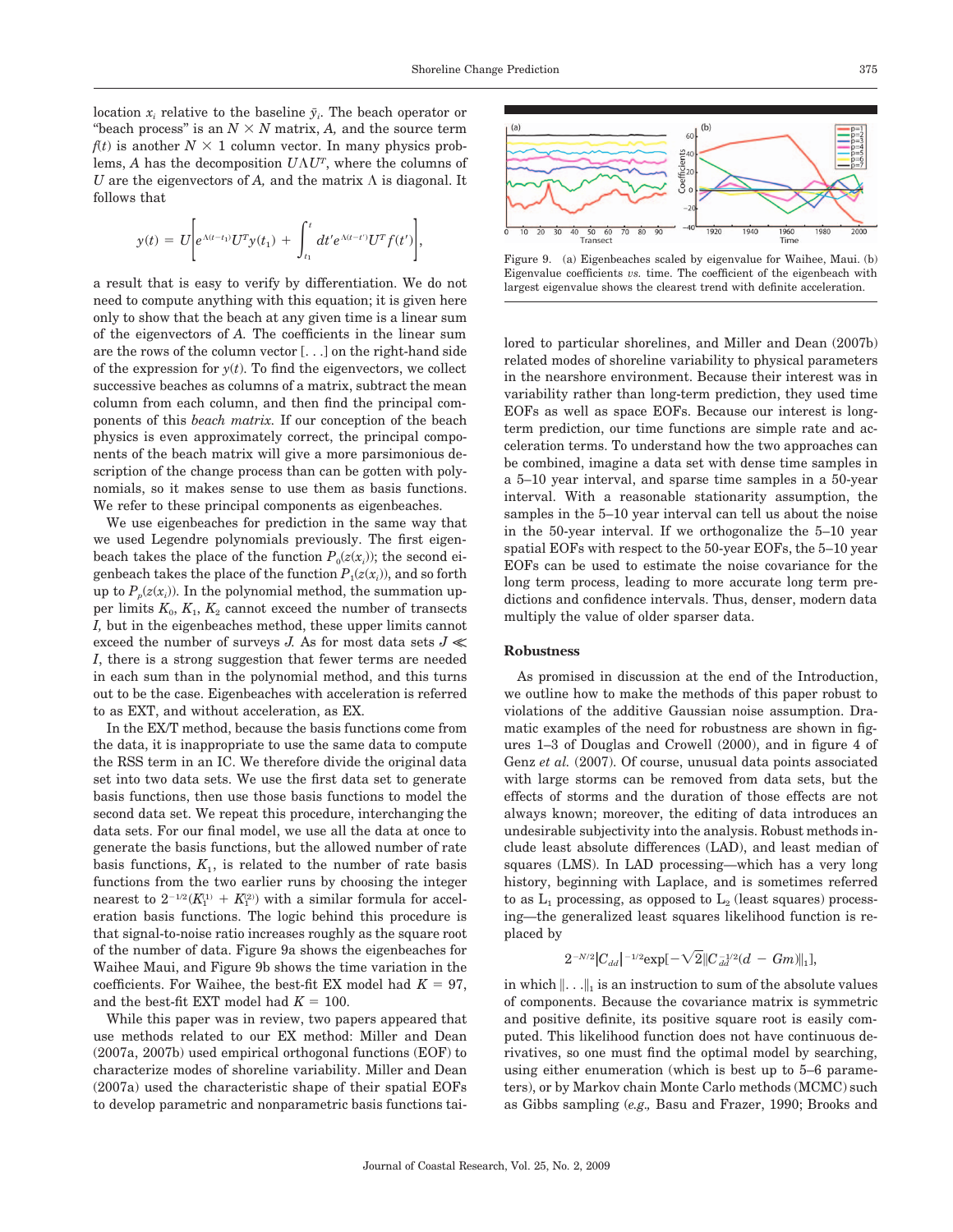Frazer, 2005; Dosso, 2002; Sambridge and Mosegard, 2002). Models with 10–20 parameters are not onerous for today's desktop computers, and MCMC methods have advantages not available to least squares. For example, they allow easy incorporation of prior information, even if the prior is not conjugate, and they can be used with other information criteria, such as the deviance information criterion (Spiegelhalter *et al.,* 2002).

With regard to use of an IC in LAD processing, Hurvich and Tsai (1990) derived an IC under the assumption of Laplace (double exponential) noise; in tests on synthetic data with Laplace noise, they found that their  $L_1$  version of AICm did not perform better than the usual  $L_2$  version of AICm, and it took significantly longer to compute. Accordingly, the use of  $L_2$  ICs on data with  $L_1$  noise does not appear to be an issue of concern.

In least median of squares (LMS), one looks for the parameter vector that minimizes the median of the squared residuals instead of the average of the squared residuals (Rousseuw, 1984; Rousseuw and Leroy, 1987). Data points identified as outliers by the LMS processor are then discarded, and the remaining data are analyzed with (in our case) generalized least squares. Rousseuw and Leroy (1987) give a number of examples in which LAD breaks down and LMS does not. If a storm is known *a priori* to be fairly uniform in intensity along a shoreline, it may be appropriate to omit an entire survey rather than simply omitting points that do not agree with the trend. For the methods of this paper, the LMS processor can use the same search techniques as LAD. Many Hawaii beaches have been processed with LMS-RLS with good results (Fletcher *et al.,* 2003; Rooney, 2002; Rooney and Fletcher, 2005). In their comparison of LAD and LMS methods with other methods for single transect processing, Genz *et al.* (2007) found that LAD and LMS were both superior but that neither was notably superior to the other if there was only one storm point present in the data. Figure 4 of Genz *et al.* (2007), has several storm points, and it would not have been processed correctly by LAD. In the context of another problem, Antille and El May (1992) give an example in which LMS breaks down but LAD does not. Birkes and Dodge (1993) give a readable introduction to both LAD and LMS.

# **DISCUSSION**

#### **Moving Windows**

A reviewer of this paper asked: Why not analyze the data in a moving window? To address this question, note that a moving window procedure resembles our IC-binning method, but with a sliding bin; the rate output at each *x* would be calculated using data in a window centered at that *x.* More sophisticated moving-averaging schemes address this difficulty by allowing the rate to vary smoothly within the moving window. In *local polynomial regression,* for example, the data in the window are fit to a polynomial, and an IC is used to determine the order of the polynomial, just as we do here for the whole data set. The parsimony argument against all such methods is that analyzing a shoreline with 100 transects in this way still delivers 100 change rates, just as in a singletransect analysis. By comparison, our LX and EX procedures

parse shoreline change into a small number of physically meaningful components. In the language of physics, they reduce the dimension of the configuration space. Reduction of dimension nearly always leads to increased understanding and better predictions, especially in nonlinear systems.

# **Windowing in the Transform Domain**

It is often useful to regard basis function methods as a kind of filtering. For example, if the sampled Legendre basis functions are orthogonalized (we do this with the Gram-Schmidt procedure) and if noise is uncorrelated, then LXT consists of a Legendre transform of each survey, followed by regression of the coefficients of like degree to the time functions  $\{1, (t \bar{t}$ ), ½ $(t - \bar{t})^2$ , then truncation in degree, then inverse transformation. From this point of view, the function of an IC is to tell us how long to make the boxcar window applied to the data in the transform domain. However, to avoid ringing over alongshore discontinuities in rate, one can replace the boxcar with, say, half of a Hanning window (Bracewell, 2000), as in Figure 6(b). EX, it should be noted, does not ring across alongshore discontinuities in rate because such discontinuities will be represented in the lowest order eigenbeach; however, truncation still leads to artifacts. In using a boxcar window, we implicitly assume that use of an IC keeps truncation artifacts below the level of noise, which might be the case for strongly identifiable models but is unlikely to be the case for weakly identifiable models. Notably, the use of an IC provides a natural alternative to the tapering of coefficients, which is to weight the predictions of different order models by their relative IC-probabilities  $p_i \propto \exp(-IC_i/2)$ . Such extensions to our procedures raise questions that are beyond the scope of this paper but will be explored elsewhere.

## **Noise**

Our treatment of noise is as simple as possible to compare different methods in an uncomplicated way. We assume that noise is additive and Gaussian, that the scale length of the noise process is the same at each transect location, and that the noise in any one survey is uncorrelated with the noise in other surveys. We also assume that noise power is independent of transect, and that the relative levels of noise in different surveys are known. Except for the additive noise, all of those assumptions can be relaxed at the cost of greater computation time. We estimated alongshore correlation length from the residuals of the single-transect method, then used that correlation length estimate with the other methods. In theory, results can be improved by estimating noise iteratively from the residuals for each method—ideally, the best model is the one that causes the data residuals to be uncorrelated in space and time—but our experiments with iteratively determining noise were inconclusive, possibly because of confounding by weakly identifiable models. Our handling of noise in the EXT method also raises questions because noise contaminates the basis functions themselves, an effect that we attempted to minimize by using cross-validation to compute the residuals in the IC formulas.

As noted in the preceding discussion, a GLS problem is transformed to an OLS problem by multiplying the data vec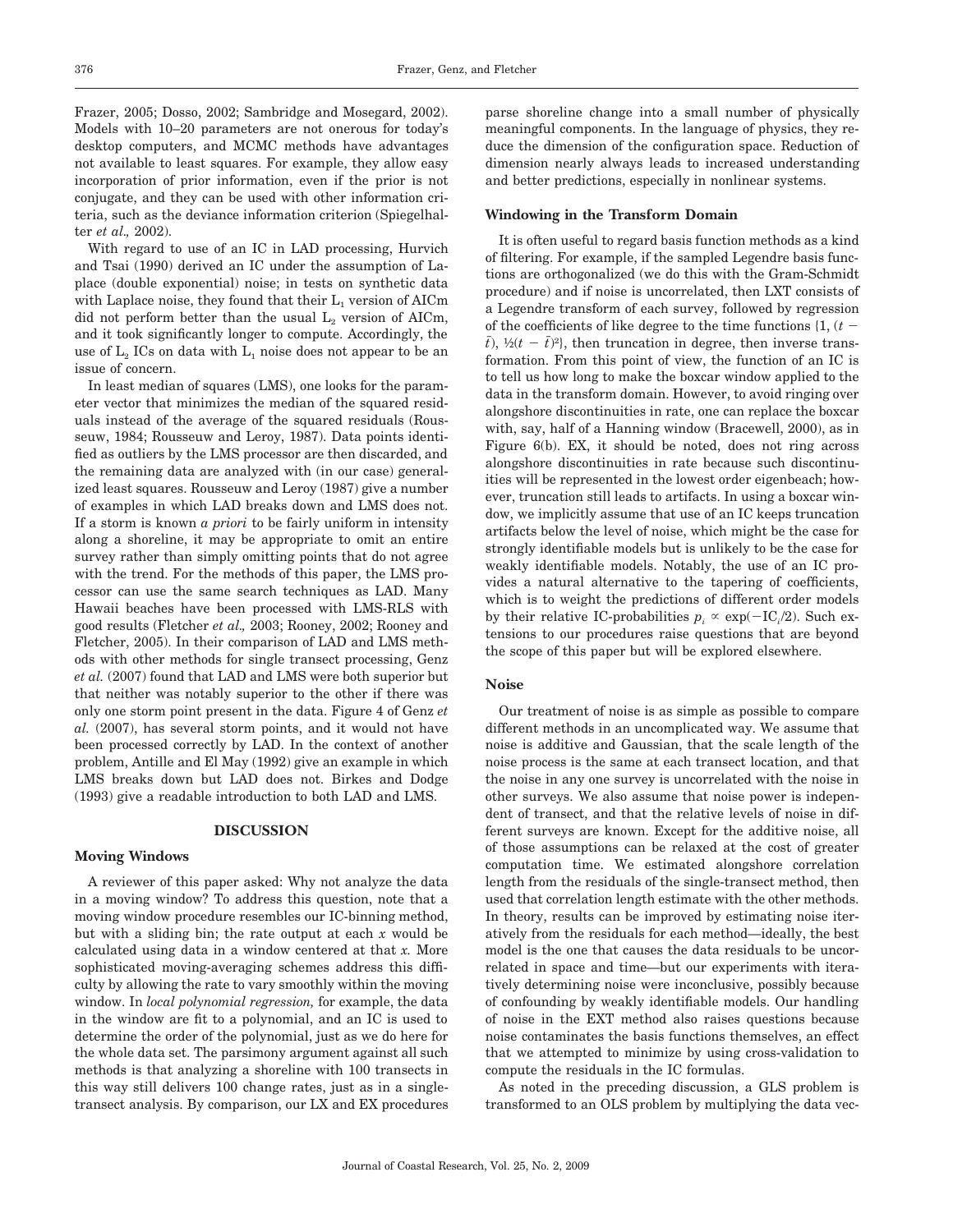tor by the inverse square root of the noise covariance matrix. We elected to work with untransformed data partly because of questions such as: In the binning method, should bins be selected with transformed data or untransformed data? Multiplication by the inverse covariance matrix amplifies small spatial wavelengths and might result in a best-fit model with more bins than would be found with untransformed data. In retrospect, such questions now seem to us to be addressable independent of the transform from GLS to OLS, and it is mainly a matter of correct coding.

# **CONCLUSIONS**

In any survey, it is always desirable to have as many transects as possible to reduce the effects of noise. However, transects that are close together are not independent, and so the traditional single-transect model leads to overparameterization of the data. Here we have introduced three new classes of methods for predicting beach erosion: IC-binning, polynomial methods, and eigenbeaches. These methods all utilize basis functions, and the traditional single-transect method can be regarded as a limiting member in which each basis function is a delta function. The use of more general basis functions leads to parsimony via a reduction in the number of model parameters compared with the traditional singletransect method. The reduced number of parameters is a matter of practical importance because it occasionally allows one to detect acceleration or to make a statistically defensible prediction with a data set that seems hopelessly noisy when transects are independently analyzed. IC-binning, which includes the single-transect method as a special case, forces rate to be piecewise constant along the beach, which may be useful for shoreline managers. The polynomial methods parse patterns of change into components that are easily interpreted, and they force rate to vary smoothly along the beach, which may be appropriate when the rate is to be used for long-term prediction. The eigenbeaches method avoids assumptions about rate smoothness by generating its basis functions from the data themselves. These methods are not exhaustive—imagine piecewise LX—but they illustrate the possibilities. Our tests of various ICs support the much more extensive work of McQuarrie and Tsai (1998) in finding that AICu is a dependably good IC, especially when sample size is less than 100. For sample sizes of several hundred or more, we found that SIC also did well. For a given shoreline, the difference between good ICs like AICu and SIC is probably much less important than the difference between single-transect, binning, PXT, and EXT.

In summary, we favor LXT for short, smooth shorelines without hardening, and EXT for long shorelines and shorelines with hardened sections. EXT seems to us to be the method most worthy of further development. The single-transect method should always be run first and compared with other methods, even when the rates it gives are not significant. If different methods agree, a prediction is more likely to be meaningful, and if they do not agree, it is prudent to try to understand why.

# **ACKNOWLEDGMENTS**

Funding for this study was provided by the Coastal Marine Geology Program, National Shoreline Assessment Project of the U.S. Geological Survey, the University of Hawaii Sea Grant College of the National Oceanographic and Atmospheric Administration, the Hawaii Department of Land and Natural Resources, Maui County Planning Department, Kauai County Planning Department, U.S. Army Corps of Engineers, Hawaii Coastal Zone Management Program, and the City and County of Honolulu. We thank the University of Hawaii Coastal Geology Group for their assistance.

## **APPENDIX A. AICc WITH CORRELATED NOISE**

Here we briefly justify the IC formulas used in the body of the paper. A reader who has never encountered ICs before might first want to read the derivation in Burnham and Anderson (2002, p. 362) or Linhart and Zucchini (1986, p. 243). All IC formulas are based on likelihood and penalty, and we extend them to correlated data by using the likelihood function for correlated data. Practically speaking, the net effect of the extension is to change the definition of RSS that appears in the IC formulas. The new definition of RSS reduces to the old one when the data are uncorrelated. The extension is given here for AICc, and the extensions of the other ICs are obvious.

The likelihood of data parameter vector *m,* given data *d,* is defined to be the probability density function of *d* given parameter vector *m*. Our model is  $d = Gm + n$ , where *n* is a Gaussian noise process with covariance matrix  $C_{dd}$ , so the likelihood function is

$$
L(m|d) = (2\pi)^{-N/2} |C_{dd}|^{-1/2} \exp \left[-\frac{1}{2}(d - Gm)^T C_{dd}^{-1}(d - Gm)\right].
$$

We also need the quantity LL, defined to be  $-2$  times the logarithm of the likelihood,

$$
LL = N \log(2\pi) + \log|C_{dd}| + (d - Gm)^T C_{dd}^{-1} (d - Gm).
$$

Although  $\hat{C}_{dd}$  is a matrix, it is customary to regard it as a single parameter, and this is done by assuming that  $\tilde{C}_{dd}$  is proportional to some *a priori* estimate  $\tilde{C}_{dd}$  with constant of proportionality  $\alpha$ . Thus,  $\alpha$  is the variance parameter to be estimated.

Intuitively it is obvious that models with low LL (high likelihood) fit the data better than models with high LL (low likelihood). A first version of the AICc formula is obtained by adding a penalty term to LL evaluated at maximum likelihood values,

$$
AICc \approx LL(\hat{m}, \hat{\alpha}) + 2KN/(N - K - 1),
$$

in which  $\hat{m}$  and  $\hat{\alpha}$  are the values that minimize LL, and the penalty term reduces the bias caused by having more parameters in the model (Hurvich and Tsai, 1989; Sugiura 1978).

To find  $\hat{m}$  and  $\hat{\alpha}$ , we differentiate LL with respect to  $m$  and  $\alpha$ , then set the derivatives to zero, obtaining  $\hat{m}$  =  $(G^T\tilde{C}_{dd}^{-1}G)^{-1}G^T\tilde{C}_{dd}^{-1}d,$  and  $\hat{\alpha}=N^{-1}(d-G\hat{m})^T\hat{C}_{dd}^{-1}(d-G\hat{m}),$  the maximum likelihood estimators (MLE) of  $m$  and  $\alpha$ , respectively. Putting the MLEs into the AICc formula gives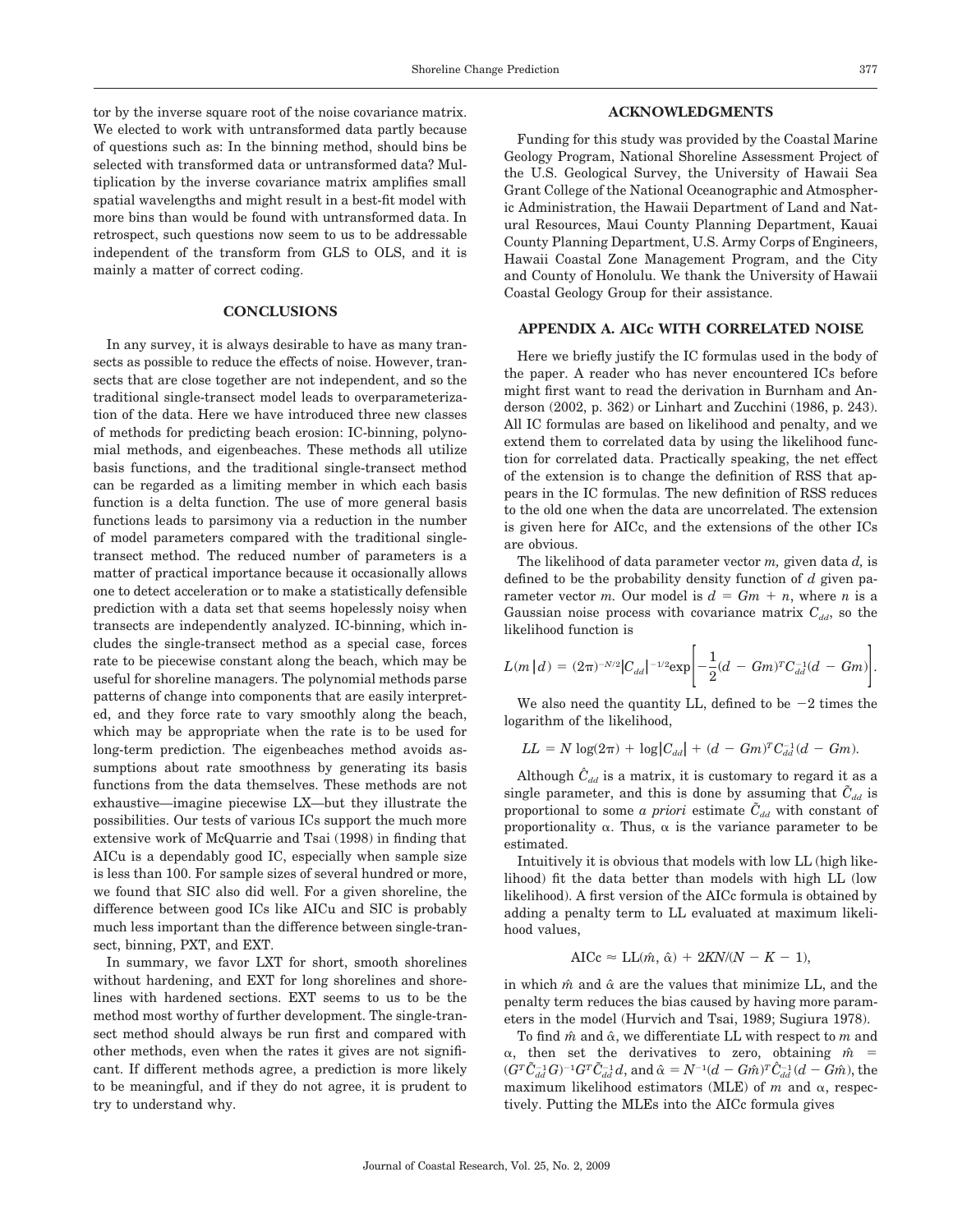AICc 
$$
\approx N + N \log(2\pi) + N \log[N^{-1}|\tilde{C}_{dd}|^{1/N}(d - G\hat{m})^T
$$
  
 $\times \tilde{C}_{dd}[(d - G\hat{m})] + 2KN/(N - K - 1).$ 

The determinant property  $|aA| = a^N|A|$  shows that this result does not change if  $C_{dd}$  is multiplied by any positive number. Because the number of data points *N* is common to all terms in the formula, and because *N* does not depend on method, we divide by *N.* Finally, because the first two terms in AICc are the same for every model, we omit them from the formula, obtaining Equation (1a).

# **APPENDIX B. gMDL WITH CORRELATED NOISE**

In the nomenclature of Hansen and Yu (2001, 2003), the version of MDL used by Fenster, Dolan, and Elder (1993) is a modified SIC criterion (Hansen and Yu refer to it as BIC), and the SIC is a two-stage MDL. From Hansen and Yu (2001, 2003) we adapt the mixture MDL they refer to as gMDL. Our gMDL statistic is

$$
gMDL = \begin{cases} \log S + \frac{K}{N} \log F + \frac{2}{N} \log N, & \text{if } R^2 \ge \frac{K}{N} \\ \log \frac{DSS}{N} + \frac{1}{N} \log N, & \text{otherwise.} \end{cases}
$$

To compute the gMDL formula, it is helpful to code the following quantities:

 $\text{DSS} = |\tilde{C}_{dd}|^{1/N} d^T \tilde{C}_{dd}^{-1} d$ , the sum of squared data,

 $\hat{d}$  =  $G(G^T \tilde{C}_{dd}^{-1} G)^{-1} G^T \tilde{C}_{dd}^{-1} d$ , the predicted data

 $\text{RSS} = |\tilde{C}_{dd}|^{1/N} (d - \hat{d})^T \tilde{C}_{dd}^{-1} (d - \hat{d}),$  the residual sum

of squares

 $FSS = DSS - RSS$ , the fitted sum of squares

 $S = \text{RSS}/(N - K)$ , the *S*-statistic

 $F = FSS/(KS)$ , the *F*-statistic

$$
\bar{d} = N^{-1} \sum_{i=1}^N d_i
$$
, the mean of the data vector,

 $\text{MSS} = |\tilde{C}_{dd}|^{1/N} (d - \bar{d})^T \tilde{C}_{dd}^{-1} (d - \bar{d}),$  the sum of squared

deviations from the mean,

- $R^2 = 1 -$  RSS/MSS, the *R*-squared statistic,
- $\tilde{C}_{dd}$  = diag( $\sigma_1^2 C_L$ ,  $\sigma_2^2 C_L$ , ...,  $\sigma_J^2 C_L$ ), the block-diagonal

data covariance matrix,

 $\sigma_j^2$ :  $1 \leq j \leq J$ , the *a priori*, data-uncertainty scaling

factors, one for each survey,

 $(C_L)_{ij} = \exp(-|x_i - x_j|)L$ , the submatrix for each time block,

*L,* the correlation length of the spatial noise process.

In mixture MDL a posterior probability density function (pdf) of *m* is analyzed instead of a likelihood function and the prior is a conjugate prior whose parameters are referred to as hyperparameters. In the MDL formula just given, the hy-

perparameters are hidden because their values have been selected using maximum likelihood (Hansen and Yu, 2001, 2003). Adjustment of a prior pdf using data violates the Bayesian spirit of MDL, so mixture MDL is likely to undergo future theoretical refinement. In the name gMDL, the "g" comes from Zellner (1986) who noted that mixture MDL was simplified computationally by use of a prior for *m* that has a covariance matrix proportional to  $(G<sup>T</sup>G)^{-1}$ ; Zellner (1986) called this a g-prior. Our adaptation of gMDL to correlated noise assumes a prior for *m* with covariance matrix proportional to  $(G^T \tilde{C}_{dd}^{-1} G)^{-1}$ .

## **LITERATURE CITED**

- Antille, G. and El May, H., 1992. The use of slices in the LMS and the method of density slices: foundation and comparison. *In*: Dodge, Y. (ed.), *Computational Statistics.* Heidelberg, Germany: Physica-Verlag.
- Basu, A. and Frazer, L.N. 1990. Rapid determination of critical temperature in simulated annealing inversion. *Science,* 249, 1409– 1412.
- Birkes, D. and Dodge, Y. *Alternative Methods of Regression.* New York: John Wiley.
- Bracewell, R.N., 2000. *The Fourier Transform and Its Applications,* 3rd edition. Boston: McGraw-Hill.
- Brooks, B.A. and Frazer, L.N., 2005. Importance reweighting reduces dependence on temperature in Gibbs samplers: an application to the coseismic geodetic problem. *Geophysical Journal International,* 161(1), 12–20.
- Burnham, K.P. and Anderson, D.R., 2002. *Model Selection and Multimodel Inference,* 2nd edition, New York: Springer-Verlag.
- Crowell, M.; Douglas, B.C., and Leatherman, S.P., 1997. On forecasting future U.S. shoreline positions: a test of algorithms. *Journal of Coastal Research,* 13(4), 1245–1255.
- Dosso, S., 2002. Quantifying uncertainties in geophysical inversion I: a fast Gibbs sampler approach. *Journal of the Acoustical Society of America,* 111, 129–142.
- Douglas, B.C. and Crowell, M., 2000. Long-term shoreline position prediction and error propagation. *Journal of Coastal Research,* 16(1), 145–152.
- Draper, N.R. and Smith, H., 1998. *Applied Regression Analysis,* 3rd edition. New York: John Wiley.
- Fenster, M.S.; Dolan, R., and Elder, J.F., 1993. A new method of predicting shoreline positions from historical data. *Journal of Coastal Research,* 9(1), 147–171.
- Fletcher, C.H.; Rooney, J.J.B.; Barbee, M.; Lim, S.-C., and Richmond, B.M., 2003. Mapping shoreline change using digital orthophotogrammetry on Maui, Hawaii. *Journal of Coastal Research,* Special Issue No. 38, 106–124.
- Galgano, F.A. and Douglas, B.C., 2000. Shoreline position prediction: methods and errors. *Environmental Geosciences,* 7(1), 23–31.
- Genz, A.S.; Fletcher, C.H.; Dunn, R.A.; Frazer, L.N., and Rooney, J.J., 2007. The predictive accuracy of shoreline change rate methods and alongshore beach variation on Maui, Hawaii. *Journal of Coastal Research,* 23(1), 87–105.
- Hansen, M.H. and Yu, B., 2001. Model selection and the minimum description length principle. *Journal of the American Statistical Association,* 96(454), 746–774.
- Hansen, M.H. and Yu, B., 2003. Minimum description length model selection criteria for generalized linear models. *Institute for Mathematical Statistics Lecture Notes,* Monograph Series, 40, 145–164.
- Honeycutt, M.G.; Crowell, M., and Douglas, B.C., 2001. Shorelineposition forecasting: impact of storms, rate-calculation methodologies, and temporal scales. *Journal of Coastal Research,* 17(3), 721–730.
- Hurvich, C.M. and Tsai, C.-L., 1989. Regression and time series model selection in small samples. *Biometrika,* 76, 297–307.
- Kleinbaum, D.G.; Kupper, L.L.; Muller, K.E., and Nizam, A., 1998.